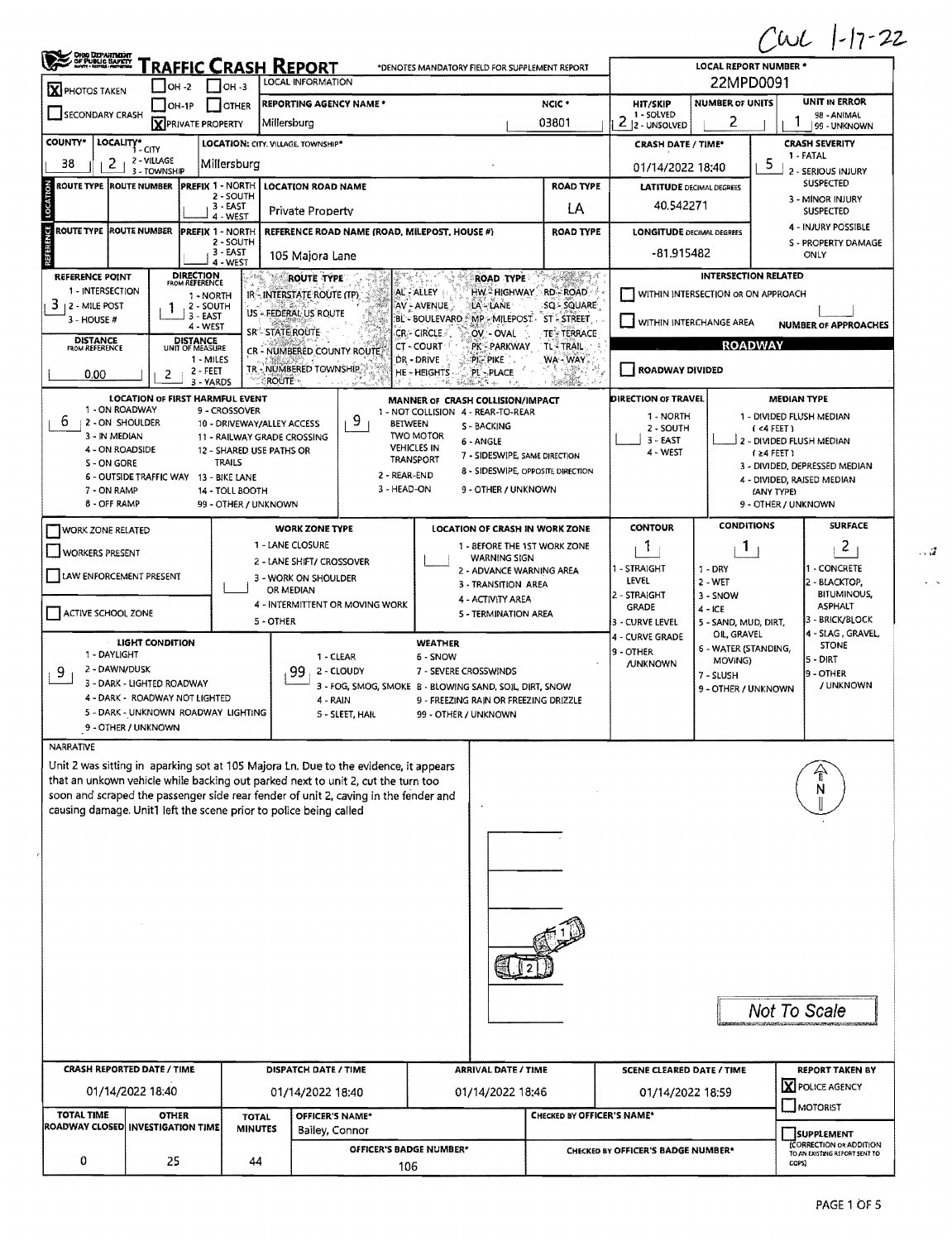|                            | <b>ONO DEPARTMENT</b><br>OF PUBLIC SAFETY                                                |                                                                                                                                 | <b>LOCAL REPORT NUMBER</b>                                                                |                                                                                                 |                                                              |                                                                         |                                                                 |                                                         |                                                                      |  |  |  |  |
|----------------------------|------------------------------------------------------------------------------------------|---------------------------------------------------------------------------------------------------------------------------------|-------------------------------------------------------------------------------------------|-------------------------------------------------------------------------------------------------|--------------------------------------------------------------|-------------------------------------------------------------------------|-----------------------------------------------------------------|---------------------------------------------------------|----------------------------------------------------------------------|--|--|--|--|
|                            |                                                                                          |                                                                                                                                 |                                                                                           | 22MPD0091                                                                                       |                                                              |                                                                         |                                                                 |                                                         |                                                                      |  |  |  |  |
| UNIT #                     | <b>OWNER NAME: LAST, FIRST, MIDDLE (CI SAME AS DRIVER)</b>                               |                                                                                                                                 | OWNER PHONE:INCLUDE AREA CODE (E) SAME AS DRIVER)                                         | DAMAGE.<br>DAMAGE SCALE                                                                         |                                                              |                                                                         |                                                                 |                                                         |                                                                      |  |  |  |  |
|                            | OWNER ADDRESS: STREET, CITY, STATE, ZIP ( E SAME AS DRIVER)                              |                                                                                                                                 |                                                                                           |                                                                                                 |                                                              |                                                                         |                                                                 | 1 - NONE                                                | 3 - FUNCTIONAL DAMAGE                                                |  |  |  |  |
| OН                         |                                                                                          |                                                                                                                                 |                                                                                           |                                                                                                 |                                                              |                                                                         |                                                                 | 2 - MINOR DAMAGE<br>4 - DISABLING DAMAGE<br>9 - UNKNOWN |                                                                      |  |  |  |  |
|                            | <b>COMMERCIAL CARRIER: NAME, ADDRESS, CITY, STATE, ZIP</b>                               |                                                                                                                                 |                                                                                           |                                                                                                 |                                                              |                                                                         | COMMERCIAL CARRIER PHONE: INCLUDE AREA CODE                     | DAMAGED AREA(S)                                         |                                                                      |  |  |  |  |
|                            | LP STATE  LICENSE PLATE #                                                                |                                                                                                                                 |                                                                                           | <b>VEHICLE IDENTIFICATION #</b>                                                                 |                                                              | <b>VEHICLE YEAR</b>                                                     | <b>VEHICLE MAKE</b>                                             | INDICATE ALL THAT APPLY                                 |                                                                      |  |  |  |  |
| <b>INSURANCE</b>           | <b>INSURANCE COMPANY</b>                                                                 | <b>INSURANCE POLICY #</b>                                                                                                       |                                                                                           |                                                                                                 | <b>COLOR</b><br><b>VEHICLE MODEL</b>                         |                                                                         |                                                                 |                                                         |                                                                      |  |  |  |  |
| <b>JVERIFIED</b>           |                                                                                          |                                                                                                                                 |                                                                                           |                                                                                                 |                                                              |                                                                         |                                                                 |                                                         |                                                                      |  |  |  |  |
| COMMERCIAL                 | <b>TYPE OF USE</b><br>GOVERNMENT                                                         | IN EMERGENCY                                                                                                                    |                                                                                           | <b>US DOT #</b>                                                                                 |                                                              | TOWED BY: COMPANY NAME                                                  |                                                                 | ۰                                                       |                                                                      |  |  |  |  |
| <b>INTERLOCK</b>           |                                                                                          | RESPONSE<br># OCCUPANTS                                                                                                         |                                                                                           | VEHICLE WEIGHT GVWR/GCWR                                                                        |                                                              | <b>HAZARDOUS MATERIAL</b><br>IMATERIAL<br><b>CLASS#</b>                 | PLACARD ID#                                                     |                                                         |                                                                      |  |  |  |  |
| DEVICE<br>EQUIPPED         | X HIT/SKIP UNIT                                                                          |                                                                                                                                 |                                                                                           | 1 - ≤10K LBS.<br>2 - 10.001 - 26K LBS.<br>3 - > 26K LBS.                                        |                                                              | RELEASED<br>PLACARD                                                     |                                                                 |                                                         |                                                                      |  |  |  |  |
|                            | 1 - PASSENGER CAR                                                                        | 6 - VAN (9-15 SEATS)                                                                                                            |                                                                                           | 12 - GOLF CART                                                                                  |                                                              | 18 - LIMO (LIVERY VEHICLE)                                              | 23 - PEDESTRIAN/SKATER                                          |                                                         |                                                                      |  |  |  |  |
| 99                         | 2 - PASSENGER VAN<br>(MINIVAN)                                                           | 7 - MOTORCYCLE 2-WHEELED<br>8 - MOTORCYCLE 3-WHEELED                                                                            |                                                                                           | 13 - SNOWMOBILE<br>14 - SINGLE UNIT<br>TRUCK                                                    | 20 - OTHER VEHICLE                                           | 19 - BUS (16 + PASSENGERS)                                              | 24 - WHEELCHAIR (ANY TYPE)<br>2S - OTHER NON-MOTORIST           |                                                         |                                                                      |  |  |  |  |
|                            | UNIT TYPE 3 - SPORT UTILITY<br><b>VEHICLE</b>                                            | 9 - AUTOCYCLE<br>10 - MOPED OR MOTORIZED                                                                                        |                                                                                           | 15 - SEMI-TRACTOR                                                                               | 21 - HEAVY EQUIPMENT                                         | 22 - ANIMAL WITH RIDER OR                                               | 26 - BICYCLE<br>27 - TRAIN                                      |                                                         |                                                                      |  |  |  |  |
|                            | 4 - PICK UP<br>S - CARGO VAN                                                             | <b>BICYCLE</b><br>11 - ALL TERRAIN VEHICLE                                                                                      |                                                                                           | 16 - FARM EQUIPMENT<br>17 - MOTORHOME                                                           |                                                              | ANIMAL-DRAWN VEHICLE                                                    | 99 - UNKNOWN OR HIT/SKIP                                        |                                                         |                                                                      |  |  |  |  |
|                            | (ATV/UTV)<br># OF TRAILING UNITS                                                         |                                                                                                                                 |                                                                                           |                                                                                                 |                                                              |                                                                         |                                                                 |                                                         | 12                                                                   |  |  |  |  |
|                            | WAS VEHICLE OPERATING IN AUTONOMOUS<br>MODE WHEN CRASH OCCURRED?                         |                                                                                                                                 |                                                                                           | 0 - NO AUTOMATION                                                                               |                                                              | 3 - CONDITIONAL AUTOMATION 9 - UNKNOWN                                  |                                                                 |                                                         | 12                                                                   |  |  |  |  |
|                            | 1 - YES 2 - NO 9 - OTHER / UNKNOWN AUTONOMOUS 2 - PARTIAL AUTOMATION 5 - FULL AUTOMATION |                                                                                                                                 |                                                                                           | 1 - DRIVER ASSISTANCE                                                                           |                                                              | 4 - HIGH AUTOMATION                                                     |                                                                 |                                                         |                                                                      |  |  |  |  |
|                            |                                                                                          | 6 - BUS - CHARTER/TOUR                                                                                                          | MODE LEVEL                                                                                |                                                                                                 |                                                              |                                                                         |                                                                 |                                                         |                                                                      |  |  |  |  |
|                            | 1 - NONE<br>$2 - TAX1$                                                                   | 7 - BUS - INTERCITY                                                                                                             | $11 - FIRE$<br>12 - MILITARY                                                              | 16 - FARM                                                                                       | 17 - MOWING                                                  | 21 - MAIL CARRIER<br>99 - OTHER / UNKNOWN                               |                                                                 |                                                         |                                                                      |  |  |  |  |
| <b>SPECIAL</b>             | 3 - ELECTRONIC RIDE<br><b>SHARING</b>                                                    | 8 - BUS - SHUTTLE<br>9 - BUS - OTHER                                                                                            | 13 - POLICE<br><b>14 - PUBLIC UTILITY</b>                                                 |                                                                                                 |                                                              | 18 - SNOW REMOVAL<br>19 - TOWING                                        |                                                                 |                                                         |                                                                      |  |  |  |  |
|                            | <b>FUNCTION 4 - SCHOOL TRANSPORT</b><br>5 - BUS - TRANSIT/COMMUTER                       | 10 - AMBULANCE                                                                                                                  |                                                                                           | 15 - CONSTRUCTION EQUIP.                                                                        |                                                              | 20 - SAFETY SERVICE<br><b>PATROL</b>                                    |                                                                 |                                                         | 12                                                                   |  |  |  |  |
|                            | 1 - NO CARGO BODY TYPE                                                                   | 4 - LOGGING                                                                                                                     |                                                                                           | 7 - GRAIN/CHIPS/GRAVEL                                                                          | 11 - DUMP                                                    |                                                                         | 99 - OTHER / UNKNOWN                                            |                                                         |                                                                      |  |  |  |  |
| <b>CARGO</b>               | / NOT APPUCABLE<br>$2 - BUS$                                                             | S - INTERMODAL<br><b>CONTAINER CHASSIS</b>                                                                                      |                                                                                           | 8 - POLE<br>9 - CARGO TANK                                                                      |                                                              | 12 - CONCRETE MIXER<br>13 - AUTO TRANSPORTER                            |                                                                 |                                                         | 9<br>9                                                               |  |  |  |  |
| <b>BODY</b><br><b>TYPE</b> | 3 - VEHICLE TOWING<br>ANOTHER MOTOR VEHICLE                                              | 6 - CARGOVAN<br>/ENCLOSED BOX                                                                                                   |                                                                                           | <b>10 - FLAT BED</b>                                                                            |                                                              | 14 - GARBAGE/REFUSE                                                     |                                                                 |                                                         |                                                                      |  |  |  |  |
|                            | 1 - TURN SIGNALS<br>2 - HEAD LAMPS                                                       | 4 - BRAKES                                                                                                                      |                                                                                           | 7 - WORN OR SLICK TIRES                                                                         |                                                              | 9 - MOTOR TROUBLE                                                       | 99 - OTHER / UNKNOWN                                            |                                                         |                                                                      |  |  |  |  |
| VEHICLE<br><b>DEFECTS</b>  | 3 - TAIL LAMPS                                                                           |                                                                                                                                 | S - STEERING<br><b>B-TRAILER EQUIPMENT</b><br><b>DEFECTIVE</b><br><b>6 - TIRE BLOWOUT</b> |                                                                                                 |                                                              | 10 - DISABLED FROM PRIOR<br><b>ACCIDENT</b>                             |                                                                 |                                                         |                                                                      |  |  |  |  |
|                            | 1 - INTERSECTION -                                                                       | 4 - MIDBLOCK -                                                                                                                  | 7 - SHOULDER/ROADSIDE                                                                     |                                                                                                 |                                                              | 10 - DRIVEWAY ACCESS                                                    | 99 - OTHER / UNKNOWN                                            | $\Box$ -NO DAMAGE[0]<br>-- UNDERCARRIAGE [ 14 ]         |                                                                      |  |  |  |  |
| NON-                       | MARKED CROSSWALK<br>2 - INTERSECTION -                                                   | 5 - TRAVEL LANE -                                                                                                               | MARKED CROSSWALK<br><b>B - SIDEWALK</b>                                                   |                                                                                                 |                                                              | 11 - SHARED USE PATHS<br>OR TRAILS                                      |                                                                 | $\Box$ -TOP [ 13 ]<br>$\Box$ - ALL AREAS [15]           |                                                                      |  |  |  |  |
| MOTORIST<br>LOCATION       | <b>UNMARKED CROSSWALK</b><br>3 - INTERSECTION - OTHER                                    | 9 - MEDIAN/CROSSING<br>OTHER LOCATION<br><b>ISLAND</b><br>6 - BICYCLE LANE                                                      |                                                                                           |                                                                                                 | 12 - FIRST RESPONDER<br>AT INCIDENT SCENE                    |                                                                         |                                                                 | $\Box$ - UNIT NOT AT SCENE [ 16 ]                       |                                                                      |  |  |  |  |
|                            | 1 - NON-CONTACT                                                                          | 1 - STRAIGHT AHEAD<br>2 - BACKING                                                                                               |                                                                                           | 9 - LEAVING TRAFFIC<br>LANE                                                                     |                                                              | 15 - WALKING, RUNNING,<br>JOGGING, PLAYING                              | 21 - STANDING OUTSIDE<br>DISABLED VEHICLE                       |                                                         | <b>INITIAL POINT OF CONTACT</b>                                      |  |  |  |  |
| 3                          | 2 - NON-COLLISION<br>99<br>3 - STRIKING                                                  | 3 - CHANGING LANES<br>4 - OVERTAKING/PASSING                                                                                    |                                                                                           | 10 - PARKED<br>11 - SLOWING OR STOPPED                                                          | 16 - WORKING<br>99 - OTHER / UNKNOWN<br>17 - PUSHING VEHICLE |                                                                         |                                                                 | 0 - NO DAMAGE<br>11                                     | 14 - UNDERCARRIAGE<br>1-12 - REFER TO UNIT 1S - VEHICLE NOT AT SCENE |  |  |  |  |
| <b>ACTION</b>              | 4 - STRUCK                                                                               | PRE-CRASH 5 - MAKING RIGHT TURN<br>IN TRAFFIC<br><b>ACTIONS 6 - MAKING LEFT TURN</b><br><b>12 - DRIVERLESS</b>                  |                                                                                           |                                                                                                 |                                                              | 18 - APPROACHING OR<br>LEAVING VEHICLE                                  |                                                                 | DIAGRAM<br>99 - UNKNOWN                                 |                                                                      |  |  |  |  |
|                            | S - BOTH STRIKING<br>& STRUCK                                                            | 7 - MAKING U-TURN<br>13 - NEGOTIATING A CURVE<br><b>B-ENTERING TRAFFIC</b><br>14 - ENTERING OR CROSSING 20 - OTHER NON-MOTORIST |                                                                                           |                                                                                                 |                                                              | 19 - STANDING                                                           |                                                                 | 13 - TOP                                                |                                                                      |  |  |  |  |
|                            | 9 - OTHER / UNKNOWN                                                                      | LANE                                                                                                                            |                                                                                           | SPECIFIED LOCATION                                                                              |                                                              |                                                                         |                                                                 |                                                         | TRAFFIC                                                              |  |  |  |  |
|                            | 1 - NONE<br>2 - FAILURE TO YIELD<br>3 - RAN RED LIGHT                                    | /ACDA<br>9 - IMPROPER LANE                                                                                                      |                                                                                           | 8 - FOLLOWING TOO CLOSE 13 - IMPROPER START FROM<br>A PARKED POSITION<br>14 - STOPPED OR PARKED |                                                              | 18 - OPERATING DEFECTIVE<br>EQUIPMENT<br>19 - LOAD SHIFTING             | 23 - OPENING DOOR INTO<br><b>ROADWAY</b><br>99 - OTHER IMPROPER | <b>TRAFFICWAY FLOW</b><br>1 - ONE-WAY                   | TRAFFIC CONTROL<br>1 - ROUNDABOUT 4 - STOP SIGN                      |  |  |  |  |
| 99                         | 4 - RAN STOP SIGN<br>S - UNSAFE SPEED                                                    | CHANGE                                                                                                                          |                                                                                           | ILLEGALLY                                                                                       |                                                              | /FALLING/SPILLING                                                       | <b>ACTION</b>                                                   | 2 - TWO-WAY<br>2                                        | 2 - SIGNAL<br>S - YIELD SIGN<br>6<br>3 - FLASHER                     |  |  |  |  |
|                            | CONTRIBUTING 6 - IMPROPER TURN<br>CIRCUMSTANCES 7 - LEFT OF CENTER                       | 10 - IMPROPER PASSING<br>11 - DROVE OFF ROAD<br>12 - IMPROPER BACKING                                                           |                                                                                           | 15 - SWERVING TO AVOID<br>16 - WRONG WAY                                                        |                                                              | 20 - IMPROPER CROSSING<br>21 - LYING IN ROADWAY<br>22 - NOT DISCERNIBLE |                                                                 |                                                         | 6 - NO CONTROL<br><b>RAIL GRADE CROSSING</b>                         |  |  |  |  |
|                            |                                                                                          |                                                                                                                                 |                                                                                           | 17 - VISION OBSTRUCTION                                                                         |                                                              |                                                                         |                                                                 | # OF THROUGH LANES<br><b>ON ROAD</b>                    | 1 - NOT INVLOVED                                                     |  |  |  |  |
| EVEN                       | <b>SEQUENCE OF EVENTS</b><br>u, amulmani                                                 |                                                                                                                                 |                                                                                           | <b>EVENTS</b>                                                                                   |                                                              |                                                                         |                                                                 | 2                                                       | 2 - INVOLVED-ACTIVE CROSSING<br>1<br>3 - INVOLVED-PASSIVE CROSSING   |  |  |  |  |
| 21                         | 1 - OVERTURN/ROLLOVER<br>2 - FIRE/EXPLOSION                                              | 7 - SEPARATION OF UNITS<br><b>8 - RAN OFF ROAD RIGHT</b>                                                                        |                                                                                           | 12 - DOWNHILL RUNAWAY<br>13 - OTHER NON-COLLISION 20 - MOTOR VEHICLE IN                         |                                                              | 19 - ANIMAL -OTHER                                                      | 23 - STRUCK BY FALLING,<br>SHIFTING CARGO OR                    |                                                         | UNIT / NON-MOTORIST DIRECTION                                        |  |  |  |  |
|                            | 3 - IMMERSION<br>4 - JACKKNIFE                                                           | 9 - RAN OFF ROAD LEFT<br>10 - CROSS MEDIAN                                                                                      |                                                                                           | 14 - PEDESTRIAN<br>15 - PEDALCYCLE                                                              |                                                              | <b>TRANSPORT</b><br>21 - PARKED MOTOR                                   | ANYTHING SET IN<br><b>MOTION BY A MOTOR</b><br>VEHICLE          |                                                         | 1 - NORTH<br>S-NORTHEAST                                             |  |  |  |  |
|                            | S - CARGO / EQUIPMENT<br><b>LOSS OR SHIFT</b>                                            | 11 - CROSS CENTERLINE -<br>16 - RAILWAY VEHICLE<br>OPPOSITE DIRECTION<br>17 - ANIMAL - FARM                                     |                                                                                           | <b>VEHICLE</b><br>24 - OTHER MOVABLE<br>22 - WORK ZONE<br><b>OBJECT</b>                         |                                                              |                                                                         | 2 - SOUTH<br>6 - NORTHWEST<br>$3 - EAST$<br>7 - SOUTHEAST       |                                                         |                                                                      |  |  |  |  |
| з                          | 6 - EQUIPMENT FAILURE                                                                    | OF TRAVEL<br>18 - ANIMAL - DEER<br><b>A ALL AND COLLISION WITH FIXED OBJECT - STRUCK.</b>                                       |                                                                                           |                                                                                                 | MAINTENANCE<br><b>EQUIPMENT</b>                              |                                                                         |                                                                 | FROM İ<br>το Ι                                          | 4 - WEST<br>8 - SOUTHWEST<br>9 - OTHER / UNKNOWN                     |  |  |  |  |
|                            | 25 - IMPACT ATTENUATOR 31 - GUARDRAIL END<br>/ CRASH CUSHION                             | 32 - PORTABLE BARRIER                                                                                                           |                                                                                           | 38 - OVERHEAD SIGN POST<br>39 - LIGHT / LUMINARIES                                              | 46 - FENCE                                                   | 45 EMBANKMENT                                                           | 52 - BUILDING<br>53 - TUNNEL                                    |                                                         |                                                                      |  |  |  |  |
|                            | 26 - BRIDGE OVERHEAD<br><b>STRUCTURE</b>                                                 | 33 - MEDIAN CABLE BARRIER<br>34 - MEDIAN GUARDRAIL                                                                              |                                                                                           | <b>SUPPORT</b><br>40 - UTILITY POLE                                                             | <b>48 - TREE</b>                                             | 47 - MAILBOX                                                            | 54 - OTHER FIXED<br>OBJECT                                      | UNIT SPEED                                              | DETECTED SPEED                                                       |  |  |  |  |
|                            | 27 - BRIDGE PIER OR<br><b>ABUTMENT</b>                                                   | BARRIER                                                                                                                         |                                                                                           | 41 - OTHER POST, POLE<br>OR SUPPORT                                                             |                                                              | 49 - FIRE HYDRANT<br>50 - WORK ZONE                                     | 99 - OTHER / UNKNOWN                                            | 10                                                      | 1 - STATED / ESTIMATED SPEED                                         |  |  |  |  |
|                            | 28 - BRIDGE PARAPET<br>29 - BRIDGE RAIL                                                  | 35 - MEDIAN CONCRETE<br><b>BARRIER</b><br>36 - MEDIAN OTHER BARRIER 43 - CURB                                                   |                                                                                           |                                                                                                 |                                                              | MAINTENANCE<br>EQUIPMENT                                                |                                                                 | <b>POSTED SPEED</b>                                     | 2 - CALCULATED / EDR                                                 |  |  |  |  |
|                            | 30 - GUARDRAIL FACE                                                                      | 37 - TRAFFIC SIGN POST                                                                                                          |                                                                                           | 44 - DITCH                                                                                      | 51 - WALL                                                    |                                                                         |                                                                 | 5                                                       | 3 - UNDETERMINED                                                     |  |  |  |  |
|                            | FIRST HARMFUL EVENT                                                                      |                                                                                                                                 |                                                                                           | MOST HARMFUL EVENT                                                                              |                                                              |                                                                         |                                                                 |                                                         |                                                                      |  |  |  |  |

l.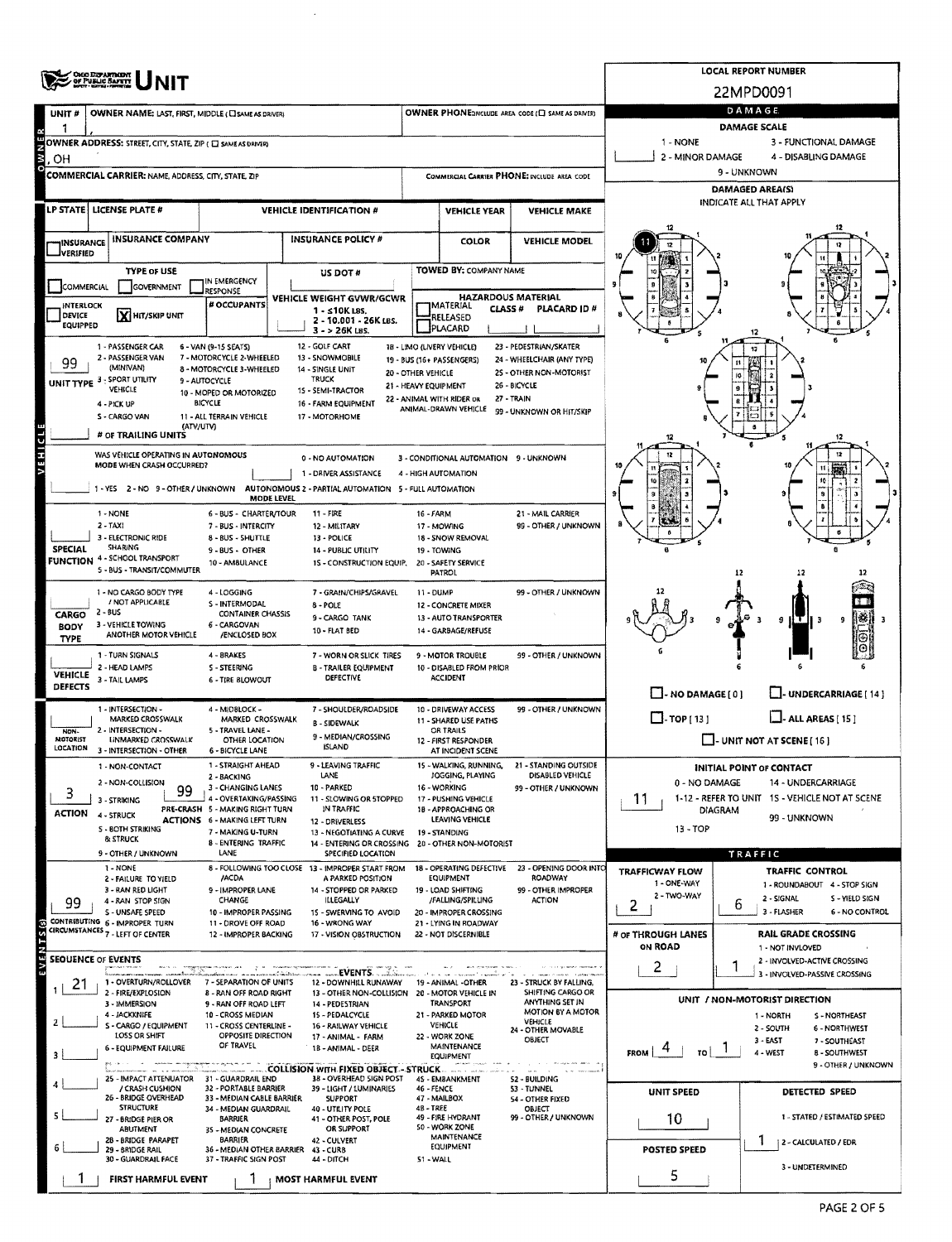|                                           | ONG DEPARTMENT                                                                                 |                       |                                                               | <b>LOCAL REPORT NUMBER</b>                       |                                                                              |                                            |                                                               |                                                      |                                                                       |                                 |                                                             |  |  |  |  |
|-------------------------------------------|------------------------------------------------------------------------------------------------|-----------------------|---------------------------------------------------------------|--------------------------------------------------|------------------------------------------------------------------------------|--------------------------------------------|---------------------------------------------------------------|------------------------------------------------------|-----------------------------------------------------------------------|---------------------------------|-------------------------------------------------------------|--|--|--|--|
|                                           |                                                                                                |                       |                                                               |                                                  |                                                                              | 22MPD0091                                  |                                                               |                                                      |                                                                       |                                 |                                                             |  |  |  |  |
| UNIT #                                    | OWNER NAME: LAST, FIRST, MIDDLE (CI SAME AS DRIVER)                                            |                       |                                                               | OWNER PHONE: HCLUDE AREA CODE (I SAME AS DRIVER) | DAMAGE                                                                       |                                            |                                                               |                                                      |                                                                       |                                 |                                                             |  |  |  |  |
| 2                                         | HARRIS, SIERRA, KATHRYN                                                                        |                       |                                                               |                                                  |                                                                              |                                            | 330-473-8835                                                  |                                                      | DAMAGE SCALE<br>3 - FUNCTIONAL DAMAGE                                 |                                 |                                                             |  |  |  |  |
|                                           | OWNER ADDRESS: STREET, CITY, STATE, ZIP ( C SAME AS ORIVER)                                    |                       |                                                               |                                                  |                                                                              |                                            |                                                               |                                                      | 1 - NONE<br>2 - MINOR DAMAGE<br>4 - DISABLING DAMAGE                  |                                 |                                                             |  |  |  |  |
|                                           | 5176 CR 50 APT. B., GLENMONT, OH, 44628<br>COMMERCIAL CARRIER: NAME, ADDRESS, CITY, STATE, ZIP |                       |                                                               |                                                  |                                                                              |                                            |                                                               | COMMERCIAL CARRIER PHONE: INCLUDE AREA CODE          | 9 - UNKNOWN                                                           |                                 |                                                             |  |  |  |  |
|                                           |                                                                                                |                       |                                                               |                                                  |                                                                              |                                            |                                                               |                                                      | DAMAGED AREA(S)                                                       |                                 |                                                             |  |  |  |  |
|                                           | LP STATE LICENSE PLATE #                                                                       |                       |                                                               |                                                  | <b>VEHICLE IDENTIFICATION #</b>                                              | <b>VEHICLE YEAR</b><br><b>VEHICLE MAKE</b> |                                                               |                                                      |                                                                       |                                 | <b>INDICATE ALL THAT APPLY</b>                              |  |  |  |  |
| <b>HJV5524</b><br>он<br>WBA3B3C53DF538532 |                                                                                                |                       |                                                               |                                                  |                                                                              |                                            | 2013                                                          | BMW                                                  |                                                                       |                                 |                                                             |  |  |  |  |
| <b>X</b> INSURANCE                        | <b>INSURANCE COMPANY</b>                                                                       |                       |                                                               |                                                  | <b>INSURANCE POLICY #</b>                                                    | COLOR<br><b>VEHICLE MODEL</b>              |                                                               |                                                      |                                                                       |                                 |                                                             |  |  |  |  |
|                                           | GEICO                                                                                          |                       |                                                               |                                                  | 4425-61-89-66                                                                |                                            | BLK<br>TOWED BY: COMPANY NAME                                 | 3281                                                 |                                                                       |                                 |                                                             |  |  |  |  |
| COMMERCIAL                                | <b>TYPE OF USE</b><br>GOVERNMENT                                                               |                       | IN EMERGENCY                                                  |                                                  | US DOT#                                                                      |                                            |                                                               |                                                      |                                                                       |                                 |                                                             |  |  |  |  |
| INTERLOCK                                 |                                                                                                |                       | <b>RESPONSE</b><br>VEHICLE WEIGHT GVWR/GCWR<br># OCCUPANTS    |                                                  |                                                                              |                                            | IMATERIAL                                                     | <b>HAZARDOUS MATERIAL</b>                            |                                                                       |                                 |                                                             |  |  |  |  |
| DEVICE<br><b>EQUIPPED</b>                 | <b>HIT/SKIP UNIT</b>                                                                           |                       | $1 - 510K$ LBS.<br>2 - 10,001 - 26K LBS.                      |                                                  |                                                                              |                                            | <b>CLASS #</b><br>RELEASED                                    | PLACARD ID#                                          |                                                                       |                                 |                                                             |  |  |  |  |
|                                           |                                                                                                |                       |                                                               |                                                  | $3 - 26K$ LBS.                                                               |                                            | PLACARD                                                       |                                                      |                                                                       |                                 |                                                             |  |  |  |  |
|                                           | 1 - PASSENGER CAR<br>2 - PASSENGER VAN                                                         |                       | 6 - VAN (9-15 SEATS)<br>7 - MOTORCYCLE 2-WHEELED              |                                                  | 12 - GOLF CART<br>13 - SNOWMOBILE                                            |                                            | 18 - LIMO (LIVERY VEHICLE)<br>19 - BUS (16+ PASSENGERS)       | 23 - PEDESTRIAN/SKATER<br>24 - WHEELCHAIR (ANY TYPE) |                                                                       |                                 | 12                                                          |  |  |  |  |
|                                           | (MINIVAN)<br>UNIT TYPE 3 - SPORT UTILITY                                                       |                       | B - MOTORCYCLE 3-WHEELED<br>9 - AUTOCYCLE                     |                                                  | 14 - SINGLE UNIT<br><b>TRUCK</b>                                             | 20 - OTHER VEHICLE                         |                                                               | 25 - OTHER NON-MOTORIST                              |                                                                       |                                 |                                                             |  |  |  |  |
|                                           | VEHICLE                                                                                        |                       | 10 - MOPED OR MOTORIZED                                       |                                                  | 15 - SEMI-TRACTOR                                                            | 21 - HEAVY EQUIPMENT                       | 22 - ANIMAL WITH RIDER OR                                     | 26 - BICYCLE<br>27 - TRAIN                           |                                                                       |                                 |                                                             |  |  |  |  |
|                                           | 4 - PICK UP<br>S - CARGO VAN                                                                   |                       | <b>BICYCLE</b><br>11 - ALL TERRAIN VEHICLE                    |                                                  | 16 - FARM EQUIPMENT<br>17 - MOTORHOME                                        |                                            | ANIMAL-DRAWN VEHICLE                                          | 99 - UNKNOWN OR HIT/SKIP                             |                                                                       |                                 |                                                             |  |  |  |  |
|                                           | # OF TRAILING UNITS                                                                            | (ATV/UTV)             |                                                               |                                                  |                                                                              |                                            |                                                               |                                                      |                                                                       |                                 | 12                                                          |  |  |  |  |
| EHICL                                     | WAS VEHICLE OPERATING IN AUTONOMOUS                                                            |                       |                                                               |                                                  |                                                                              |                                            |                                                               |                                                      |                                                                       |                                 |                                                             |  |  |  |  |
|                                           | MODE WHEN CRASH OCCURRED?                                                                      |                       |                                                               | 0                                                | 0 - NO AUTOMATION<br>1 - DRIVER ASSISTANCE                                   |                                            | 3 - CONDITIONAL AUTOMATION 9 - UNKNOWN<br>4 - HIGH AUTOMATION |                                                      |                                                                       |                                 |                                                             |  |  |  |  |
| 2                                         |                                                                                                |                       |                                                               |                                                  | 1-YES 2-NO 9-OTHER/UNKNOWN AUTONOMOUS 2-PARTIAL AUTOMATION 5-FULL AUTOMATION |                                            |                                                               |                                                      |                                                                       |                                 |                                                             |  |  |  |  |
|                                           |                                                                                                |                       |                                                               | MODE LEVEL                                       |                                                                              |                                            |                                                               |                                                      | ġ                                                                     |                                 |                                                             |  |  |  |  |
|                                           | 1 - NONE<br>$2 - TAXI$                                                                         |                       | 6 - 8US - CHARTER/TOUR<br>7 - BUS - INTERCITY                 |                                                  | 11 - FIRE<br>12 - MILITARY                                                   | 16 - FARM                                  | 17 - MOWING                                                   | 21 - MAIL CARRIER<br>99 - OTHER / UNKNOWN            |                                                                       |                                 |                                                             |  |  |  |  |
|                                           | 3 - ELECTRONIC RIDE<br>SHARING                                                                 |                       | 8 - BUS - SHUTTLE                                             |                                                  | 13 - POLICE                                                                  |                                            | 18 - SNOW REMOVAL                                             |                                                      |                                                                       |                                 |                                                             |  |  |  |  |
| <b>SPECIAL</b>                            | <b>FUNCTION 4 - SCHOOL TRANSPORT</b>                                                           |                       | 9 - BUS - OTHER<br>10 - AMBULANCE                             |                                                  | 14 - PUBLIC UTILITY<br>15 - CONSTRUCTION EQUIP.                              |                                            | 19 - TOWING<br>20 - SAFETY SERVICE                            |                                                      |                                                                       |                                 |                                                             |  |  |  |  |
|                                           | 5 - BUS - TRANSIT/COMMUTER                                                                     |                       |                                                               |                                                  |                                                                              |                                            | PATROL                                                        |                                                      |                                                                       | 12                              |                                                             |  |  |  |  |
|                                           | 1 - NO CARGO BODY TYPE<br>/ NOT APPLICABLE                                                     |                       | 4 - LOGGING<br>S - INTERMODAL                                 |                                                  | 7 - GRAIN/CHIPS/GRAVEL                                                       | 11 - DUMP                                  |                                                               | 99 - OTHER / UNKNOWN                                 |                                                                       |                                 |                                                             |  |  |  |  |
| CARGO                                     | 2 - BUS                                                                                        |                       | <b>CONTAINER CHASSIS</b>                                      |                                                  | <b>B-POLE</b><br>9 - CARGO TANK                                              |                                            | 12 - CONCRETE MIXER<br>13 - AUTO TRANSPORTER                  |                                                      |                                                                       |                                 | ŋ                                                           |  |  |  |  |
| <b>BODY</b><br><b>TYPE</b>                | 3 - VEHICLE TOWING<br>ANOTHER MOTOR VEHICLE                                                    |                       | 6 - CARGOVAN<br>/ENCLOSED BOX                                 |                                                  | 10 - FLAT BED                                                                |                                            | 14 - GARBAGE/REFUSE                                           |                                                      |                                                                       |                                 |                                                             |  |  |  |  |
|                                           | 1 - TURN SIGNALS                                                                               |                       | 4 - BRAKES                                                    |                                                  | 7 - WORN OR SLICK TIRES                                                      |                                            | 9 - MOTOR TROUBLE                                             | 99 - OTHER / UNKNOWN                                 |                                                                       |                                 |                                                             |  |  |  |  |
| <b>VEHICLE</b>                            | 2 - HEAD LAMPS<br>3 - TAIL LAMPS                                                               |                       | 5 - STEERING<br><b>6 - TIRE BLOWOUT</b>                       |                                                  | <b>8 - TRAILER EQUIPMENT</b><br>DEFECTIVE                                    |                                            | 10 - DISABLED FROM PRIOR<br><b>ACCIDENT</b>                   |                                                      |                                                                       |                                 |                                                             |  |  |  |  |
| DEFECTS                                   |                                                                                                |                       |                                                               |                                                  |                                                                              |                                            |                                                               |                                                      | $\Box$ - NO DAMAGE [ 0 ]<br>J-UNDERCARRIAGE [ 14 ]                    |                                 |                                                             |  |  |  |  |
|                                           | 1 - INTERSECTION -<br>MARKED CROSSWALK                                                         |                       | 4 - MIDBLOCK -<br>MARKED CROSSWALK                            |                                                  | 7 - SHOULDER/ROADSIDE                                                        |                                            | 10 - DRIVEWAY ACCESS<br>11 - SHARED USE PATHS                 | 99 - OTHER / UNKNOWN                                 | $\Box$ . TOP [ 13 ]                                                   |                                 | $\Box$ - ALL AREAS (15)                                     |  |  |  |  |
| NON-                                      | 2 - INTERSECTION -                                                                             |                       | S - TRAVEL LANE -                                             |                                                  | 8 - SIDEWALK<br>9 - MEDIAN/CROSSING                                          |                                            | OR TRAILS                                                     |                                                      |                                                                       |                                 |                                                             |  |  |  |  |
| MOTORIST<br>LOCATION                      | UNMARKED CROSSWALK<br>3 - INTERSECTION - OTHER                                                 |                       | OTHER LOCATION<br>6 - BICYCLE LANE                            |                                                  | <b>ISLAND</b>                                                                |                                            | 12 - FIRST RESPONDER<br>AT INCIDENT SCENE                     |                                                      | - UNIT NOT AT SCENE [ 16 ]                                            |                                 |                                                             |  |  |  |  |
|                                           | 1 - NON-CONTACT                                                                                |                       | 1 - STRAIGHT AHEAD<br>2 - BACKING                             |                                                  | - LEAVING TRAFFIC<br>LANE                                                    |                                            | 15 - WALKING, RUNNING,<br>JOGGING, PLAYING                    | - STANDING OUTSIDE<br>DISABLED VEHICLE               |                                                                       | <b>INITIAL POINT OF CONTACT</b> |                                                             |  |  |  |  |
| 4                                         | 2 - NON-COLLISION                                                                              | 10                    | 3 - CHANGING LANES                                            |                                                  | 10 - PARKED                                                                  |                                            | 16 - WORKING                                                  | 99 - OTHER / UNKNOWN                                 | 0 - NO DAMAGE                                                         |                                 | 14 - UNDERCARRIAGE                                          |  |  |  |  |
| ACTION                                    | 3 - STRIKING                                                                                   |                       | 4 - OVERTAKING/PASSING<br>PRE-CRASH 5 - MAKING RIGHT TURN     |                                                  | 11 - SLOWING OR STOPPED<br>IN TRAFFIC                                        |                                            | 17 - PUSHING VEHICLE<br>18 - APPROACHING OR                   |                                                      | 1-12 - REFER TO UNIT 15 - VEHICLE NOT AT SCENE<br>4<br><b>DIAGRAM</b> |                                 |                                                             |  |  |  |  |
|                                           | 4 - STRUCK<br>5 - BOTH STRIKING                                                                |                       | ACTIONS 6 - MAKING LEFT TURN<br>7 - MAKING U-TURN             |                                                  | 12 - DRIVERLESS<br>13 - NEGOTIATING A CURVE                                  |                                            | LEAVING VEHICLE<br>19 - STANDING                              |                                                      | 99 - UNKNOWN<br>13 - TOP                                              |                                 |                                                             |  |  |  |  |
|                                           | & STRUCK                                                                                       |                       | 8 - ENTERING TRAFFIC                                          |                                                  | 14 - ENTERING OR CROSSING 20 - OTHER NON-MOTORIST                            |                                            |                                                               |                                                      |                                                                       |                                 |                                                             |  |  |  |  |
|                                           | 9 - OTHER / UNKNOWN<br>1 - NONE                                                                |                       | LANE                                                          |                                                  | SPECIFIED LOCATION<br>8 - FOLLOWING TOO CLOSE 13 - IMPROPER START FROM       |                                            | 18 - OPERATING DEFECTIVE                                      | 23 - OPENING DOOR INTO                               |                                                                       |                                 | <b>TRAFFIC</b><br><b>TRAFFIC CONTROL</b>                    |  |  |  |  |
|                                           | 2 - FAILURE TO YIELD                                                                           |                       | /ACDA                                                         |                                                  | A PARKED POSITION                                                            |                                            | <b>EQUIPMENT</b>                                              | ROADWAY<br>99 - OTHER IMPROPER                       | <b>TRAFFICWAY FLOW</b><br>1 - ONE-WAY                                 |                                 | 1 - ROUNDABOUT 4 - STOP SIGN                                |  |  |  |  |
|                                           | 3 - RAN RED LIGHT<br>4 - RAN STOP SIGN                                                         |                       | 9 - IMPROPER LANE<br>CHANGE                                   |                                                  | 14 - STOPPED OR PARKED<br><b>ILLEGALLY</b>                                   |                                            | 19 - LOAD SHIFTING<br>/FALLING/SPILLING                       | <b>ACTION</b>                                        | 2 - TWO-WAY<br>2                                                      | ь                               | 2 - SIGNAL<br>S - YIELD SIGN                                |  |  |  |  |
|                                           | S - UNSAFE SPEED<br>CONTRIBUTING 6 - IMPROPER TURN                                             |                       | 10 - IMPROPER PASSING<br>11 - DROVE OFF ROAD                  |                                                  | 15 - SWERVING TO AVOID<br>16 - WRONG WAY                                     |                                            | 20 - IMPROPER CROSSING<br>21 - LYING IN ROADWAY               |                                                      |                                                                       |                                 | 3 - FLASHER<br><b>6 - NO CONTROL</b>                        |  |  |  |  |
|                                           | CIRCUMSTANCES 7 - LEFT OF CENTER                                                               |                       | 12 - IMPROPER BACKING                                         |                                                  | 17 - VISION OBSTRUCTION                                                      |                                            | 22 - NOT DISCERNIBLE                                          |                                                      | # OF THROUGH LANES                                                    |                                 | <b>RAIL GRADE CROSSING</b>                                  |  |  |  |  |
|                                           | <b>SEOUENCE OF EVENTS</b>                                                                      |                       |                                                               |                                                  |                                                                              |                                            |                                                               |                                                      | <b>ON ROAD</b>                                                        |                                 | 1 - NOT INVLOVED<br>2 - INVOLVED-ACTIVE CROSSING            |  |  |  |  |
|                                           | 1 - OVERTURN/ROLLOVER                                                                          |                       |                                                               |                                                  | . EVENTS.<br>12 - DOWNHILL RUNAWAY                                           |                                            |                                                               | 23 - STRUCK BY FALLING,                              | 2                                                                     |                                 | 3 - INVOLVED-PASSIVE CROSSING                               |  |  |  |  |
| 20                                        | 2 - FIRE/EXPLOSION                                                                             |                       | 7 - SEPARATION OF UNITS<br>8 - RAN OFF ROAD RIGHT             |                                                  | 13 - OTHER NON-COLLISION 20 - MOTOR VEHICLE IN                               |                                            | 19 - ANIMAL -OTHER                                            | SHIFTING CARGO OR                                    |                                                                       |                                 | UNIT / NON-MOTORIST DIRECTION                               |  |  |  |  |
|                                           | 3 - IMMERSION<br>4 - JACKKNIFE                                                                 |                       | 9 - RAN OFF ROAD LEFT<br>10 - CROSS MÉDIAN                    |                                                  | 14 - PEDESTRIAN<br>15 - PEDALCYCLE                                           |                                            | TRANSPORT<br>21 - PARKED MOTOR                                | ANYTHING SET IN<br><b>MOTION BY A MOTOR</b>          |                                                                       |                                 | 1 - NORTH<br>S - NORTHEAST                                  |  |  |  |  |
|                                           | S - CARGO / EQUIPMENT<br>LOSS OR SHIFT                                                         |                       | 11 - CROSS CENTERLINE -<br>OPPOSITE DIRECTION                 |                                                  | 16 - RAILWAY VEHICLE                                                         |                                            | VEHICLE                                                       | <b>VEHICLE</b><br>24 - OTHER MOVASLE                 |                                                                       |                                 | 2 - SOUTH<br>6 - NORTHWEST                                  |  |  |  |  |
| з                                         |                                                                                                | 6 - EQUIPMENT FAILURE |                                                               |                                                  | 17 - ANIMAL - FARM<br>OF TRAVEL<br>18 - ANIMAL - DEER                        |                                            |                                                               | 22 - WORK ZONE<br>OBJECT<br>MAINTENANCE<br>EQUIPMENT |                                                                       |                                 | 3 - EAST<br>7 - SOUTHEAST<br>4 - WEST<br><b>B-SOUTHWEST</b> |  |  |  |  |
|                                           |                                                                                                |                       |                                                               |                                                  | COLLISION WITH FIXED OBJECT .- STRUCK                                        |                                            |                                                               |                                                      | <b>FROM</b><br>TO                                                     |                                 | 9 - OTHER / UNKNOWN                                         |  |  |  |  |
|                                           | 25 - IMPACT ATTENUATOR<br>/ CRASH CUSHION                                                      |                       | 31 - GUARDRAIL END<br>32 - PORTABLE BARRIER                   |                                                  | 3B - OVERHEAD SIGN POST<br>39 - LIGHT / LUMINARIES                           | 46 - FENCE                                 | 45 - EMBANKMENT                                               | 52 - BLILDING<br>53 - TUNNEL                         | UNIT SPEED                                                            |                                 | <b>DETECTED SPEED</b>                                       |  |  |  |  |
|                                           | 26 - BRIDGE OVERHEAD<br><b>STRUCTURE</b>                                                       |                       | 33 - MEDIAN CABLE BARRIER<br>34 - MEDIAN GUARDRAIL            |                                                  | <b>SUPPORT</b><br>40 - UTILITY POLE                                          | 48 - TREE                                  | 47 - MAILBOX                                                  | 54 - OTHER FIXED<br>OBJECT                           |                                                                       |                                 |                                                             |  |  |  |  |
|                                           | 27 - BRIDGE PIER OR<br><b>ABUTMENT</b>                                                         |                       | <b>BARRIER</b><br>3S - MEDIAN CONCRETE                        |                                                  | 41 - OTHER POST, POLE<br>OR SUPPORT                                          |                                            | 49 FIRE HYDRANT<br><b>SO - WORK ZONE</b>                      | 99 - OTHER / UNKNOWN                                 | 0                                                                     |                                 | 1 - STATED / ESTIMATED SPEED                                |  |  |  |  |
|                                           | 2B - BRIDGE PARAPET                                                                            |                       | <b>BARRIER</b>                                                |                                                  | 42 - CULVERT                                                                 |                                            | <b>MAINTENANCE</b><br>EQUIPMENT                               |                                                      | <b>POSTED SPEED</b>                                                   |                                 | 2 - CALCULATED / EDR                                        |  |  |  |  |
|                                           | 29 - BRIDGE RAIL<br>30 - GUARDRAIL FACE                                                        |                       | 36 - MEDIAN OTHER BARRIER 43 - CUR8<br>37 - TRAFFIC SIGN POST |                                                  | 44 - DITCH                                                                   | 51 - WALL                                  |                                                               |                                                      |                                                                       |                                 | 3 - UNDETERMINED                                            |  |  |  |  |
|                                           | FIRST HARMFUL EVENT                                                                            |                       |                                                               |                                                  | MOST HARMFUL EVENT                                                           |                                            |                                                               |                                                      | 5                                                                     |                                 |                                                             |  |  |  |  |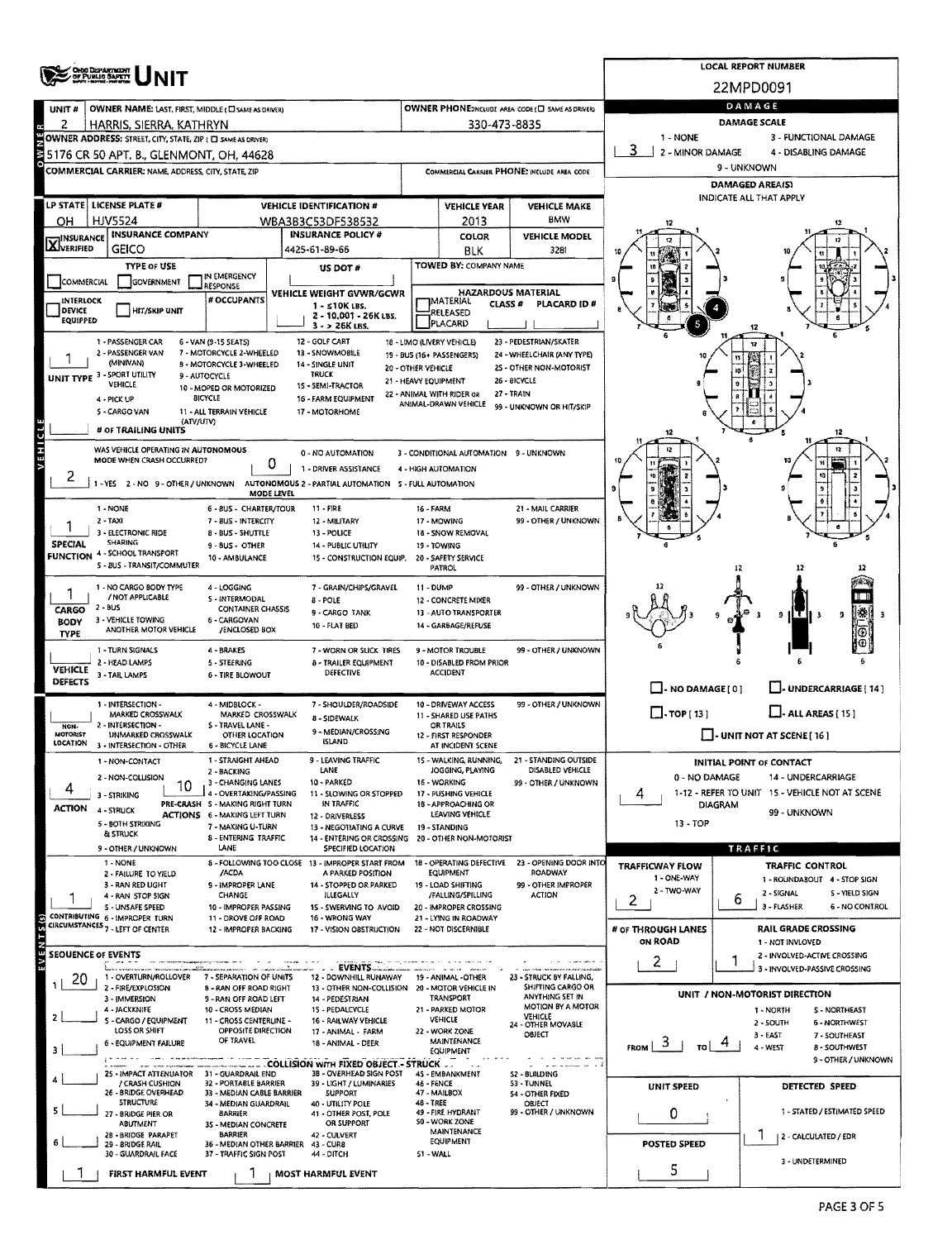|                        |                                                                     | <b>WEERER MOTORIST / NON-MOTORIST</b>                                                                                |                                                                          |                   |                                                                             |                                                     |                      |                                                                         |                                                                                                                                    |                                                                      | <b>LOCAL REPORT NUMBER</b><br>22MPD0091                                         |                                            |                                                              |                                                |                            |  |  |
|------------------------|---------------------------------------------------------------------|----------------------------------------------------------------------------------------------------------------------|--------------------------------------------------------------------------|-------------------|-----------------------------------------------------------------------------|-----------------------------------------------------|----------------------|-------------------------------------------------------------------------|------------------------------------------------------------------------------------------------------------------------------------|----------------------------------------------------------------------|---------------------------------------------------------------------------------|--------------------------------------------|--------------------------------------------------------------|------------------------------------------------|----------------------------|--|--|
|                        | UNIT #                                                              |                                                                                                                      | <b>NAME: LAST, FIRST, MIDDLE</b>                                         |                   |                                                                             |                                                     | DATE OF BIRTH        |                                                                         |                                                                                                                                    | AGE                                                                  | <b>GENDER</b>                                                                   |                                            |                                                              |                                                |                            |  |  |
|                        |                                                                     | <b>UNKOWN</b>                                                                                                        |                                                                          |                   |                                                                             |                                                     |                      |                                                                         |                                                                                                                                    |                                                                      |                                                                                 |                                            |                                                              |                                                |                            |  |  |
|                        |                                                                     | <b>ADDRESS: STREET, CITY, STATE, ZIP</b>                                                                             |                                                                          |                   |                                                                             |                                                     |                      |                                                                         |                                                                                                                                    |                                                                      | <b>CONTACT PHONE - INCLUDE AREA CODE</b>                                        |                                            |                                                              |                                                |                            |  |  |
| <b>NON-MOTORIST</b>    | INJURIES   INJURED                                                  | TAKEN<br>BY                                                                                                          | <b>EMS AGENCY (NAME)</b>                                                 |                   |                                                                             | INJURED TAKEN TO: MEDICAL FACILITY (NAME, CITY)     |                      | <b>SAFETY EQUIPMENT</b><br>USED                                         | <b>SEATING</b><br>DOT-COMPLIANT<br><b>POSITION</b><br>MC HELMET                                                                    |                                                                      |                                                                                 |                                            | AIR BAG USAGE<br><b>EJECTION</b>                             |                                                | <b>TRAPPED</b>             |  |  |
| OTORIST /              |                                                                     |                                                                                                                      | OL STATE OPERATOR LICENSE NUMBER                                         |                   |                                                                             | OFFENSE CHARGED                                     | LOCAL<br>CODE        | OFFENSE DESCRIPTION                                                     |                                                                                                                                    |                                                                      |                                                                                 |                                            | <b>CITATION NUMBER</b>                                       |                                                |                            |  |  |
|                        |                                                                     |                                                                                                                      |                                                                          |                   |                                                                             |                                                     |                      |                                                                         |                                                                                                                                    |                                                                      |                                                                                 |                                            |                                                              |                                                |                            |  |  |
|                        | OL CLASS                                                            | <b>ENDORSEMENT</b><br><b>RESTRICTION SELECT UP TO 3</b><br><b>DRIVER</b><br>BY                                       |                                                                          |                   | ALCOHOL / DRUG SUSPECTED<br><b>DISTRACTED</b><br>ALCOHOL<br>MARIJUANA       |                                                     |                      | <b>CONDITION</b>                                                        | <b>STATUS</b>                                                                                                                      | <b>ALCOHOL TEST</b><br><b>TYPE</b>                                   | VALUE                                                                           | <b>STATUS</b>                              | <b>TYPE</b>                                                  | <b>DRUG TEST(S)</b>                            | RESULTS SELECT UP TO 4     |  |  |
|                        | <b>UNIT #</b>                                                       |                                                                                                                      | NAME: LAST, FIRST, MIDDLE                                                |                   | <b>OTHER DRUG</b>                                                           |                                                     |                      |                                                                         |                                                                                                                                    | 1                                                                    | DATE OF BIRTH                                                                   |                                            |                                                              | <b>AGE</b>                                     | <b>GENDER</b>              |  |  |
|                        |                                                                     | <b>ADDRESS:</b> STREET, CITY, STATE, ZIP                                                                             |                                                                          |                   |                                                                             |                                                     |                      |                                                                         |                                                                                                                                    |                                                                      |                                                                                 |                                            |                                                              |                                                |                            |  |  |
|                        |                                                                     |                                                                                                                      |                                                                          |                   |                                                                             |                                                     |                      |                                                                         |                                                                                                                                    |                                                                      | <b>CONTACT PHONE - INCLUDE AREA CODE</b><br><b>SEATING</b>                      |                                            |                                                              |                                                |                            |  |  |
| OTORIST / NON-MOTORIST | INJURIES   INJURED                                                  | <b>TAKEN</b><br>BY                                                                                                   | <b>EMS AGENCY (NAME)</b>                                                 |                   | INJURED TAKEN TO; MEDICAL FACILITY (NAME, CITY)<br>SAFETY EQUIPMENT<br>USED |                                                     |                      |                                                                         |                                                                                                                                    | DOT-Compliant<br>IMC HELMET                                          |                                                                                 | AIR BAG USAGE   EJECTION<br><b>TRAPPED</b> |                                                              |                                                |                            |  |  |
|                        |                                                                     |                                                                                                                      | OL STATE OPERATOR LICENSE NUMBER                                         |                   |                                                                             | OFFENSE CHARGED                                     | <b>LOCAL</b><br>CODE | OFFENSE DESCRIPTION                                                     |                                                                                                                                    |                                                                      | <b>CITATION NUMBER</b>                                                          |                                            |                                                              |                                                |                            |  |  |
|                        | OL CLASS                                                            | <b>ENDORSEMENT</b>                                                                                                   | <b>RESTRICTION SELECT UP TO 3</b>                                        | <b>DRIVER</b>     |                                                                             | ALCOHOL / DRUG SUSPECTED                            |                      | <b>CONDITION</b>                                                        |                                                                                                                                    | ALCOHOL TEST                                                         |                                                                                 |                                            |                                                              | <b>DRUG TEST(S)</b>                            |                            |  |  |
|                        |                                                                     |                                                                                                                      |                                                                          | BY                | <b>DISTRACTED</b><br>ALCOHOL<br><b>IMARIJUANA</b><br><b>OTHER DRUG</b>      |                                                     |                      |                                                                         | <b>STATUS</b>                                                                                                                      | <b>TYPE</b>                                                          | VALUE                                                                           | <b>STATUS</b>                              | <b>TYPE</b>                                                  |                                                | RESULTS SELECT UP TO 4     |  |  |
|                        | UNIT <sup>#</sup>                                                   |                                                                                                                      | NAME: LAST, FIRST, MIDDLE                                                |                   |                                                                             |                                                     |                      |                                                                         |                                                                                                                                    |                                                                      | DATE OF BIRTH                                                                   |                                            |                                                              | AGE                                            | <b>GENDER</b>              |  |  |
|                        |                                                                     | <b>ADDRESS: STREET, CITY, STATE, ZIP</b>                                                                             |                                                                          |                   |                                                                             |                                                     |                      |                                                                         | <b>CONTACT PHONE - INCLUDE AREA CODE</b>                                                                                           |                                                                      |                                                                                 |                                            |                                                              |                                                |                            |  |  |
| <b>OTORIST</b>         | INJURIES INJURED                                                    |                                                                                                                      | <b>EMS AGENCY (NAME)</b>                                                 |                   |                                                                             | INJURED TAKEN TO: MEDICAL FACILITY (NAME, CITY)     |                      | <b>SAFETY EQUIPMENT</b>                                                 |                                                                                                                                    | <b>SEATING</b><br>AIR BAG USAGE<br><b>EJECTION</b><br><b>TRAPPED</b> |                                                                                 |                                            |                                                              |                                                |                            |  |  |
|                        |                                                                     | <b>TAKEN</b><br>B٧                                                                                                   |                                                                          |                   |                                                                             |                                                     |                      | <b>USED</b>                                                             |                                                                                                                                    | <b>DOT-COMPLIANT</b><br><b>MC HELMET</b>                             | POSITION                                                                        |                                            |                                                              |                                                |                            |  |  |
| OTORIST / NON-M        |                                                                     |                                                                                                                      | OL STATE OPERATOR LICENSE NUMBER                                         |                   | LOCAL<br>OFFENSE CHARGED<br>OFFENSE DESCRIPTION<br>CODE                     |                                                     |                      | <b>CITATION NUMBER</b>                                                  |                                                                                                                                    |                                                                      |                                                                                 |                                            |                                                              |                                                |                            |  |  |
|                        | OL CLASS                                                            | <b>ENDORSEMENT</b>                                                                                                   | <b>RESTRICTION SELECT UP TO 3</b>                                        | <b>DRIVER</b>     | ALCOHOL / DRUG SUSPECTED<br><b>DISTRACTED</b><br>ALCOHOL<br>MARUUANA        |                                                     |                      | <b>CONDITION</b>                                                        | <b>ALCOHOL TEST</b><br><b>STATUS</b><br>TYPE<br>VALUE                                                                              |                                                                      |                                                                                 | <b>STATUS</b>                              | <b>DRUG TEST(S)</b><br><b>TYPE</b><br>RESULTS SELECT UP TO 4 |                                                |                            |  |  |
|                        |                                                                     |                                                                                                                      |                                                                          | В۲                |                                                                             | <b>OTHER DRUG</b>                                   |                      |                                                                         |                                                                                                                                    |                                                                      |                                                                                 |                                            |                                                              |                                                |                            |  |  |
|                        | - FATAL                                                             | INJURIES                                                                                                             | <b>SEATING POSITION</b><br><b>FRONT "LEFT SIDE"</b>                      |                   | AIR BAG<br>1 - NOT DEPLOYED<br>2 - DEPLOYED FRONT                           | OL<br>1 - CLASS A                                   | CLASS                | <b>OL RESTRICTION(S)</b><br>1- ALCOHOL INTERLOCK                        |                                                                                                                                    |                                                                      | DRIVER DISTRA<br>I - NOT DISTRACTED                                             |                                            | 1 - NONE GIVEN                                               | <u>IEST STATUS</u>                             |                            |  |  |
|                        | 2 - SUSPECTED SERIOUS:<br>INJURY                                    |                                                                                                                      | (MOTORCYCLE DRIVER)<br><b>FRONT-MIDDLE</b><br><b>FRONT - RIGHT SIDE</b>  |                   | 3 - DEPLOYED SIDE<br>4 - DEPLOYED BOTH                                      | 2 - CLASS B<br>3 - CLASS C                          |                      | <b>DEVICE</b><br>- CDL'INTRASTATE ONLY<br>3"-"CORRECTIVE LENSES         |                                                                                                                                    |                                                                      | 2 - MANUALLY OPERATING AN<br><b>ELECTRONIC</b><br>COMMUNICATION DEVICE          |                                            | 3 - TEST GIVEN,                                              | 2 - TEST REFUSED                               | <b>CONTAMINATED SAMPLE</b> |  |  |
|                        | <b>SUSPECTED MINOR</b><br><b>INJURY</b><br>4 - POSSIBLE INJURY      |                                                                                                                      | <b>SECOND - LEFT SIDE</b><br>(MOTORCYCLE PASSENGER)<br>- SECOND - MIDDLE | <b>ERONT/SIDE</b> | 5 - NOT APPLICABLE<br>9 - DEPLOYMENT UNKNOWN                                | 4 - REGULAR CLASS<br>$(OHIO = D)$                   |                      | - FARM WAIVER<br><b>EXCEPT CLASS A BUS</b><br>6 - EXCEPT CLASS A        |                                                                                                                                    |                                                                      | (TEXTING, TYPING,<br><b>CUAHIAICI</b><br>3 - TALKING ON HANDS-FREE              |                                            | A - TEST GIVEN.                                              | <b>/ UNUSABLE</b>                              |                            |  |  |
|                        | 5 - NO APPARENT INJURY                                              |                                                                                                                      | 6 - SECOND - RIGHT SIDE<br>7 - THIRD - LEFT SIDE                         |                   | <b>EJECTION</b>                                                             | 'S - M/C MOPED ONLY.                                |                      | & CLASS B BUS<br>7 - EXCEPT TRACTOR-TRAILER                             |                                                                                                                                    |                                                                      | COMMUNICATION DEVICE<br>4 - TALKING ON HAND-HELD<br><b>COMMUNICATION DEVICE</b> |                                            | <b>5 - TEST GIVEN.</b>                                       | <b>RESULTS KNOWN</b><br><b>RESULTS UNKNOWN</b> |                            |  |  |
|                        |                                                                     | <b>INJURIES TAKEN BY</b>                                                                                             | (MOTORCYCLE SIDE CAR)<br>THIRD - MIDDLE                                  | 1 - NOT EJECTED   | <b>2 - PARTIALLY EJECTED</b>                                                | 6 - NO VALID OL<br><b>OL ENDORSEMENT</b>            |                      | 8 - INTERMEDIATE LICENSE<br><b>RESTRICTIONS*</b><br>LEARNER'S PERMIT    |                                                                                                                                    |                                                                      | 5 - OTHER ACTIVITY WITH AN<br>ELECTRONIC DEVICE                                 |                                            |                                                              |                                                | ALCOHOL TEST TYPE          |  |  |
|                        | <b>ENOT TRANSPORTED</b><br><b>/TREATED AT SCENE</b><br>2. EMS       |                                                                                                                      | 9 - THIRD - RIGHT SIDE<br>10 - SLEEPER SECTION.<br>OF TRUCK CAB          |                   | <b>3 - TOTALLY EJECTED</b><br>4 - NOT APPLICABLE                            | H - HAZMAT                                          |                      | <b>RESTRICTIONS</b><br>10 - UMITED TO DAYLIGHT.<br>only                 |                                                                                                                                    |                                                                      | 6 - PASSENGER<br>- OTHER DISTRACTION<br>INSIDE THE VEHICLE                      |                                            | 1 - NONE<br>2-BLOOD<br>3 - URINE                             |                                                |                            |  |  |
|                        | 3 - POLICE                                                          |                                                                                                                      | PASSENGER IN<br>OTHER ENCLOSED CARGO                                     | 1 - NOT TRAPPED   | <b>TRAPPED</b>                                                              | M - MOTORCYCLE<br>P - PASSENGER                     |                      | 11 - LIMITED TO EMPLOYMENT<br>12 - LIMITED FOTHER                       |                                                                                                                                    |                                                                      | <b>OTHER DISTRACTION</b><br><b>OUTSIDE THE VEHICLE</b>                          |                                            | 4 - BREATH<br>5 - OTHER                                      |                                                |                            |  |  |
|                        | 9 - OTHER / UNKNOWN                                                 | <b>SAFETY EQUIPMENT</b>                                                                                              | AREA (NON-TRAILING UNIT)<br>BUS, PICK-UP WITH CAP)<br>2 - PASSENGER IN   |                   | 2 - EXTRICATED BY<br>MECHANICAL MEANS                                       | N - TANKER<br>Q MOTOR SCOOTER                       |                      | 13 - MECHANICAL DEVICES<br>(SPECIAL BRAKES, HAND.<br>CONTROLS, OR OTHER |                                                                                                                                    |                                                                      | 9 - OTHER / UNKNOWN<br><b>CONDITION</b>                                         |                                            | 1. NONE                                                      |                                                | <b>DRUG TEST TYPE</b>      |  |  |
|                        | <b>1- NONE USED</b>                                                 |                                                                                                                      | UNENCLOSED CARGO AREA #3<br><b>13 - TRAILING UNIT</b>                    | <b>FREED BY:</b>  |                                                                             | R-THREE-WHEEL<br>NON-MECHANICAL MEANS<br>MOTORCYCLE |                      | ADAPTIVE DEVICES)<br>14 - MILITARY VEHICLES ONLY                        |                                                                                                                                    |                                                                      | 1 - APPARENTLY NORMAL<br>2 EPHYSICAL IMPAIRMENT                                 |                                            | 2-BLOOD.<br>3%URINE                                          |                                                |                            |  |  |
|                        | USED.                                                               | 2 - SHOULDER BELT ONLY<br>14 - RIDING ON VEHICLE<br><b>EXTERIOR: #</b><br>LAP BELT ONLY USED<br>(NON-TRAILING UNIT). |                                                                          |                   |                                                                             | S - SCHOOL BUS<br>- DOUBLE & TRIPLE                 |                      |                                                                         | EMOTIONAL (EG<br><b>15 - MOTOR VEHICLES -</b><br>DEPRESSED, ANGRY,<br>WITHOUT AIR BRAKES<br><b>DISTURBED)</b><br>16 OUTSIDE MIRROR |                                                                      |                                                                                 | 4-OTHER<br>DRUG TEST RESULT(S)             |                                                              |                                                |                            |  |  |
|                        | SHOULDER & LAP BELT<br>USED.                                        | CHILD RESTRAINT SYSTEM                                                                                               | 15 - NON-MOTORIST<br>99 OTHER / UNKNOWN                                  |                   |                                                                             | <b>TRAILERS</b><br>X - TANKER / HAZMAT              |                      | 17 PROSTHETIC AID<br>18 - OTHER                                         |                                                                                                                                    | 4 - ILLNESS                                                          | S + FELL ASLEEP, FAINTED,<br><b>FATIGUED, ETC.</b>                              |                                            |                                                              | 1 - AMPHETAMINES<br>2 - BARBITURATES           |                            |  |  |
| 6                      | FORWARD FACING                                                      | CHILD RESTRAINT SYSTEM                                                                                               |                                                                          |                   |                                                                             |                                                     | GENDER               |                                                                         |                                                                                                                                    |                                                                      | 6 - UNDER THE INFLUENCE OF<br>MEDICATIONS / DRUGS /                             |                                            | <b>5 COCAINE</b>                                             | 3 - BENZODIAZEPINES<br>4 - CANNABINOIDS        |                            |  |  |
|                        | <b>REAR FACING</b><br><b>BOOSTER SEAT</b><br><b>8 - HELMET USED</b> |                                                                                                                      |                                                                          |                   |                                                                             | F .- FEMALE<br>M - MALE                             |                      |                                                                         |                                                                                                                                    |                                                                      | ALCOHOL:<br>9 - OTHER / UNKNOWN                                                 |                                            | 7 - OTHER                                                    | 6 - OPIATES / OPIOIDS                          |                            |  |  |
|                        |                                                                     | 9 - PROTECTIVE PADS USED<br>(ELBOWS, KNEES, ETC)                                                                     |                                                                          |                   |                                                                             | U - OTHER / UNKNOWN                                 |                      |                                                                         |                                                                                                                                    |                                                                      |                                                                                 |                                            |                                                              | 8 - NEGATIVE RESULTS                           |                            |  |  |
|                        | 10 - REFLECTIVE CLOTHING                                            | '11 - LIGHTING - PEDESTRIAN                                                                                          |                                                                          |                   |                                                                             |                                                     |                      |                                                                         |                                                                                                                                    |                                                                      |                                                                                 |                                            |                                                              |                                                |                            |  |  |
|                        | / BICYCLE ONLY : Sat<br>99 - OTHER / UNKNOWN                        |                                                                                                                      |                                                                          |                   |                                                                             |                                                     |                      |                                                                         |                                                                                                                                    |                                                                      |                                                                                 |                                            |                                                              |                                                |                            |  |  |

 $\sim$ 

 $\mathcal{L}$ 

 $\omega_{\rm c}$ 

 $\mathcal{L}_{\mathcal{A}}$